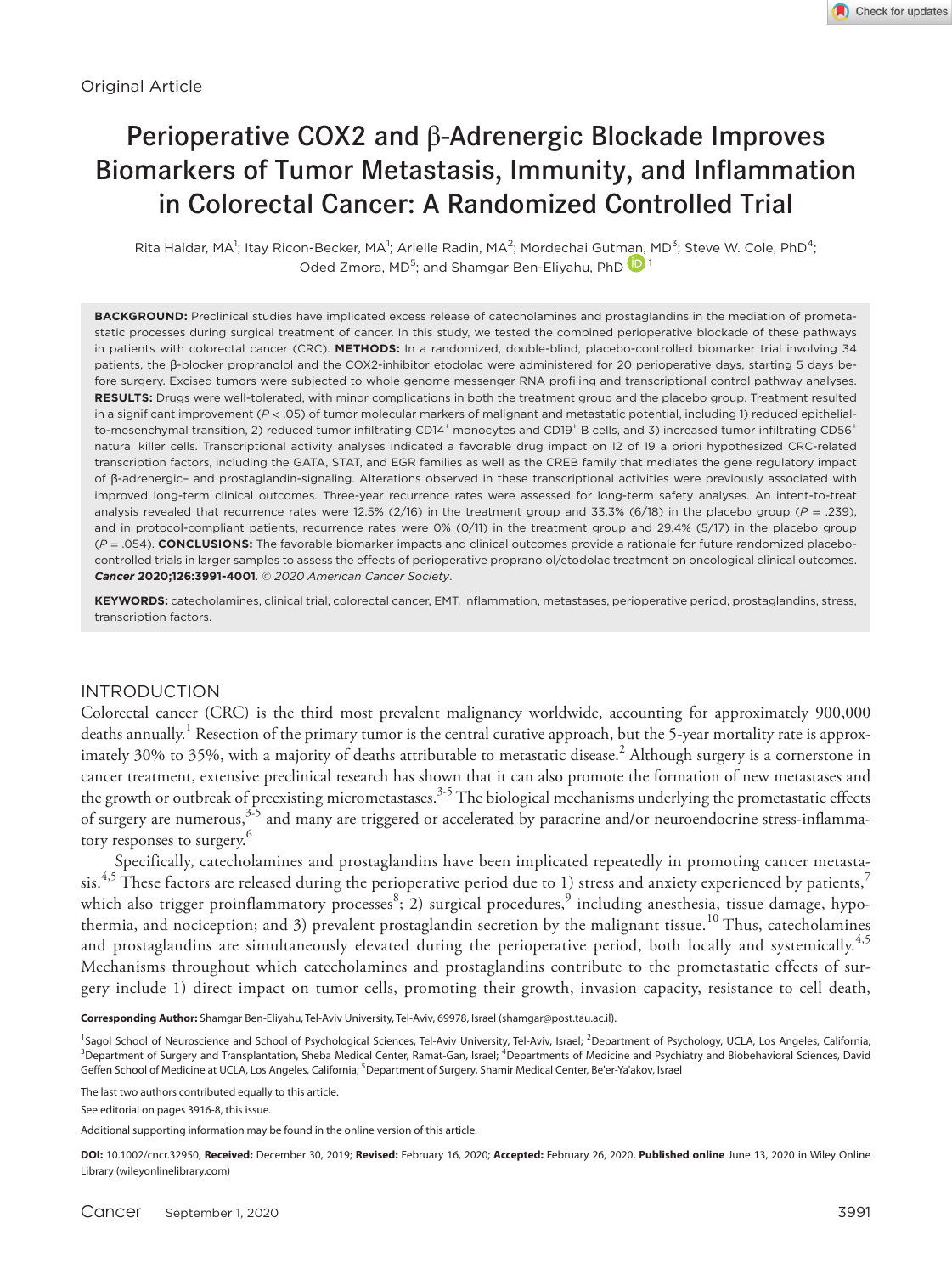secretion of proangiogenic factors, $3-5,11$  and epithelial-to-mesenchymal transition  $(EMT)^{12}$ , and 2) suppression of antimetastatic immunity, including reduced cytotoxic T lymphocyte and natural killer (NK) activities and disrupted Th $1/Th2$  cytokine balance.<sup>3</sup> Consistent with these preclinical results, primary tumor expression of COX2 is a negative prognostic index in patients with CRC, and CRC metastases exhibit higher levels of COX2 than the primary tumor.<sup>13</sup> Thus, the perioperative blockade of catecholamine and prostaglandin signaling may prove beneficial through pleiotropic mechanisms.

Indeed, preclinical in vitro and in vivo studies have shown that inhibition of β-adrenergic signaling and/ or prostaglandin synthesis can reduce the immunosuppressive and prometastatic effects of stress and surgery in several tumor lines and models,  $4.5$  including liver metastases of colon cancer.<sup>14</sup> Specifically, the perioperative use of the β-blocker propranolol and the COX2 inhibitor etodolac were each shown to reduce postoperative metastases and/or mortality rates in several animal models. $14-17$ Importantly, the combination of these 2 drugs was most effective and is often the only effective approach,  $14,16,17$  as both catecholamines and prostaglandins are upregulated perioperatively, and each alone can promote metastasis by activating the cAMP-PKA signal transduction pathway in tumor cells and their microenvironment as well as in immunocytes. Therefore, given the limited patient number in the current trial, only the combination of propranolol and etodolac was studied.

Here, we report the results from the first randomized, placebo-controlled biomarker clinical trial testing the combined perioperative use of propranolol and etodolac in patients with CRC. The primary objective of the trial was to study the drug impact on tumor biomarkers associated with long-term cancer outcomes. Specifically, excised primary tumors were subjected to messenger RNA (mRNA) profiling and transcriptional control pathway analyses based on a priori hypotheses to study prometastatic and inflammatory indicators, including EMT, cancer-promoting transcription factors (TFs), and tumor-infiltrating leukocytes (TILs). The second objective was to ascertain the safety of the treatment by clinically assessing short-term complication rates and 3-year recurrence rates.

## MATERIALS AND METHODS

## *Patients*

Thirty-four patients with a median age of 58 years (range, 30-77 years) who had been diagnosed with CRC without known metastatic disease were recruited at the Sheba Medical Center, Ramat-Gan, Israel. Exclusion criteria included 1) any contraindications for the study drugs, 2) chronic use of any β-blocker or COX inhibitor, and 3) chronic autoimmune disease (a complete list of inclusion/exclusion criteria is provided in Supporting Section S1). The protocol (ClinicalTrials.gov identifier NCT00888797) was approved by the institutional review board of Sheba Medical Center, and written informed consent was obtained from all patients.

## *Study Design and Drug Treatment*

We conducted a randomized, double-blind, placebocontrolled biomarker trial. Drug or placebo was administered for 20 consecutive days, starting 5 days before the tumor resection. Oral etodolac (400 mg twice a day) was administered throughout the treatment period. Propranolol was administered orally in titration using extended release formulations at 20 mg twice a day during the 5 days preceding surgery; 80 mg twice on the day of surgery; 40 mg twice a day after the day of surgery for 7 postoperative days; and 20 mg twice a day for the last 7 days. Identical schedule and capsules were used for placebo and medication. Drug intake and compliance were monitored by a clinical research coordinator, based on returned pill packs and patients reports. Protocol compliance was defined as consuming >60% of treatment pills and >75% (from each medication) during days −1 and 0 and days 1 and 2 postoperatively. An intent-to-treat analysis included 2 patients in whom metastases were detected after recruitment and patients who were drug incompliant. Random assignment of patients was conducted by the pharmacy in randomization blocks of 10 (1:1 ratio). The study drugs were dispensed by the investigational drug services pharmacy at the hospital.

## *Endpoints and Assessments*

Clinical outcomes, including safety parameters and disease recurrence, were prospectively recorded on case report forms. Excised tumor tissues were fixed in 4% formaldehyde and stored as formalin-fixed, paraffin-embedded blocks. Five 5-μm sections were taken for gene expression profiling conducted at the UCLA Social/Neuroscience Genomics Core Laboratory.

## *Gene Expression Profiling and Bioinformatic Analysis*

Detailed methods have been described previously $18$  and are provided in Supporting Section S5. Briefly, mRNA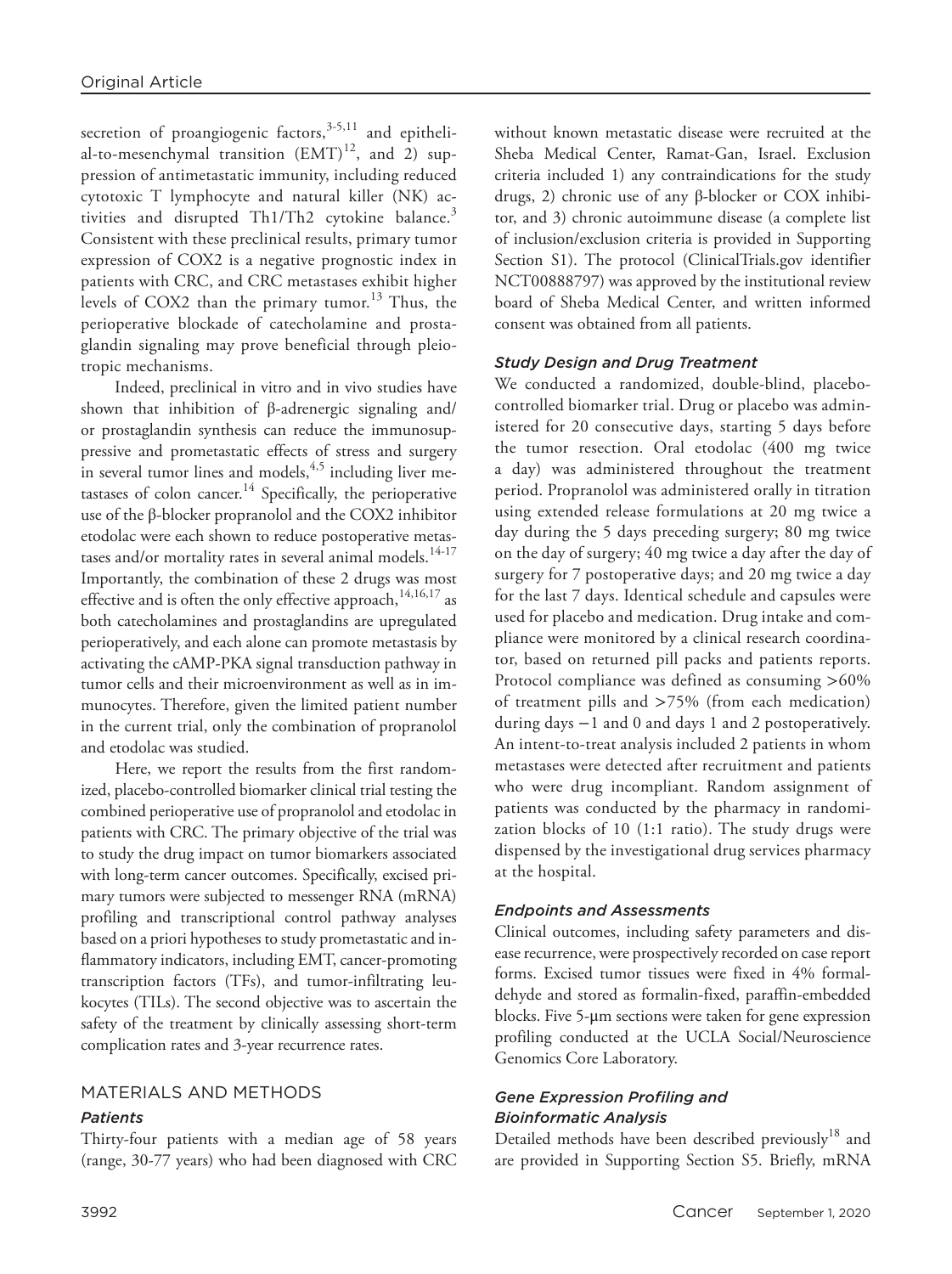

**FIGURE 1.** Schematic presentation of the design and time schedule of the study. A randomized, double-blind, placebo-controlled biomarker trial was conducted in patients with colorectal cancer who were administered placebo or propranolol and etodolac for 20 consecutive days, starting 5 days before surgery. Propranolol doses increased during the day of surgery and decreased each consecutive week postoperatively. Tumor tissue was collected during surgery. b.i.d., twice a day; CRC, colorectal cancer.

was extracted from formalin-fixed, paraffin-embedded tumor sections and subjected to genome-wide transcriptional profiling with quantile normalization. Of the 28 protocol-compliant patients, 3 patients in the placebo group and 2 patients in the drug treatment group who had rectal cancer showed complete response to neoadjuvant therapy, and 3 tumors were not found in the tumor bank. Thus, gene expression analyses were conducted in the remaining 20 protocol-compliant patients, 9 patients who received drug treatment, and 11 patients who received placebo. Due to the limited number of tissue samples available for analysis, we did not attempt to adjust for any demographic or cancer-related patient characteristics in the primary reported analyses, but verified that their introduction in secondary analyses did not alter the outcomes. A priori hypotheses regarding EMT polarization and tumor-infiltrating leukocyte transcriptomes were tested using transcript origin analyses. A priori hypotheses regarding activity of CRC-relevant transcription control pathways were tested using TELiS bioinformatic analysis of TF binding motifs in the promoters of all genes showing ≥1.25-fold differential expression, using TRANSFAC position-specific weight matrices as described previously.19 Specifically, this analysis was performed for 19 hypothesized TFs: GATA1, GATA2, STAT1, STAT3, EGR2, EGR3, c-MYB, deltaEF1/ZEB1, ETS1, NFY-C, PAX2, AP4, NF-κB, AP-1, HSF1, IRF1, ISRE, GRE, and the CREB family of TFs that mediate gene regulatory responses to cAMP/PKA signaling (including β-adrenergic and prostaglandin receptor systems). A full discussion of the clinical significance of the hypothesized TFs is provided in Supporting Section S5.

## *Statistical Analyses*

All analyses were 2-sided ( $\alpha$  < .05), and were conducted only for a priori hypothesized group differences in progression-related transcriptome profiles of malignant tissue (EMT; tumor associated-monocyte, B cell, and NK cell transcripts; and cancer-promoting TFs). Survival analyses were conducted for 3-year DFS for intent-to-treat and for protocol-compliant patients. A full description of the statistical and power analyses is provided in Supporting Section S4.

## RESULTS

## *Demographics and Drug Compliance*

Thirty-four patients were randomly assigned to receive combined propranolol/etodolac perioperative treatment or placebo. The study design is provided in Figure 1, and the CONSORT diagram is provided in Figure 2. No stratification by tumor site, stage, or grade was made given 1) the relatively small sample size and 2) the fact that staging was not known until randomization was completed. Because these characteristics are associated with different metastatic spread patterns, $20$  we tested and verified that the 2 groups did not differ in these or in any other cancerrelated characteristics (Table 1) and conducted ancillary analyses incorporating these covariates to verify their lack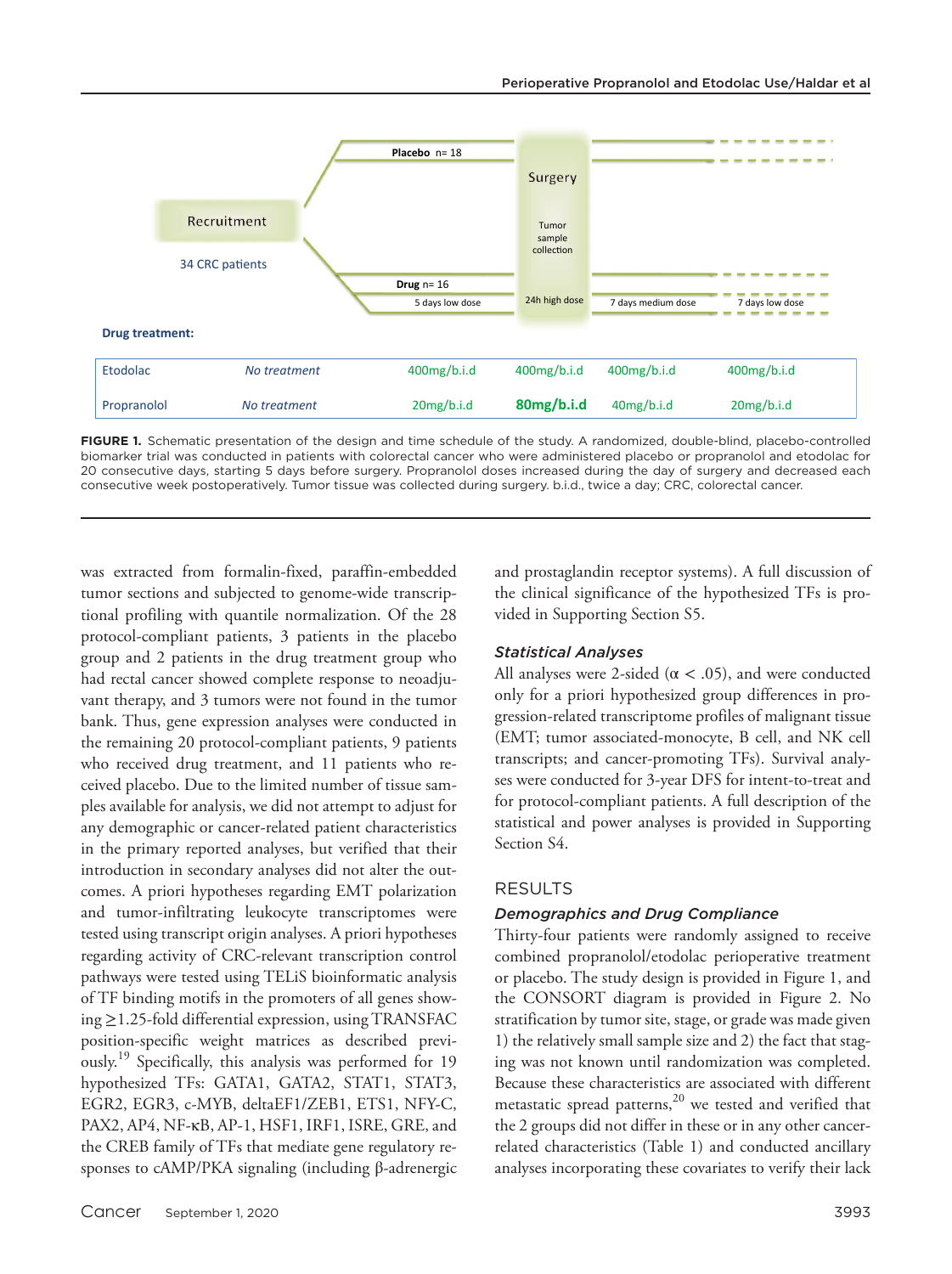

**CONSORT 2010 Flow Diagram** 

**FIGURE 2.** CONSORT diagram of clinical trial enrollment, treatment, and analyses. Intent-to-treat includes patients that were randomly assigned to treatment, but not those with known metastases before or during surgery. DFS, disease-free survival; mRNA, messenger RNA.

of impact on group differences. Regarding demographic characteristics, the 2 groups differ in sex, with more men randomly assigned to drug treatment and more women randomly assigned to placebo ( $P = .042$  intent-to-treat analysis,  $P = .06$  protocol-compliant analysis). However, women have improved survival compared with men $^{21,22}$ and lower probability of developing invasive cancer.<sup>2</sup> Thus, this sex difference works against our hypothesis that the drug treatment will improve clinical outcomes.

In intent-to-treat analysis, drug compliance differs between groups (91.56% placebo vs 74.8% drug;  $P = .047$ ). Excluding 1 patient whose treatment was ceased preoperatively by the principal investigator, compliance was similar between groups (91.56% vs 92.5%). In protocol-compliant patients, overall compliance was 93.3% with similar group compliance (Table 1).

## *Safety Outcomes*

Both intent-to-treat and protocol-compliant analyses indicated that drug-related adverse event rates and postoperative adverse event rates (up to 30 days after surgery) were equivalent between the 2 groups (Table 2 and Supporting Section S2). Importantly, no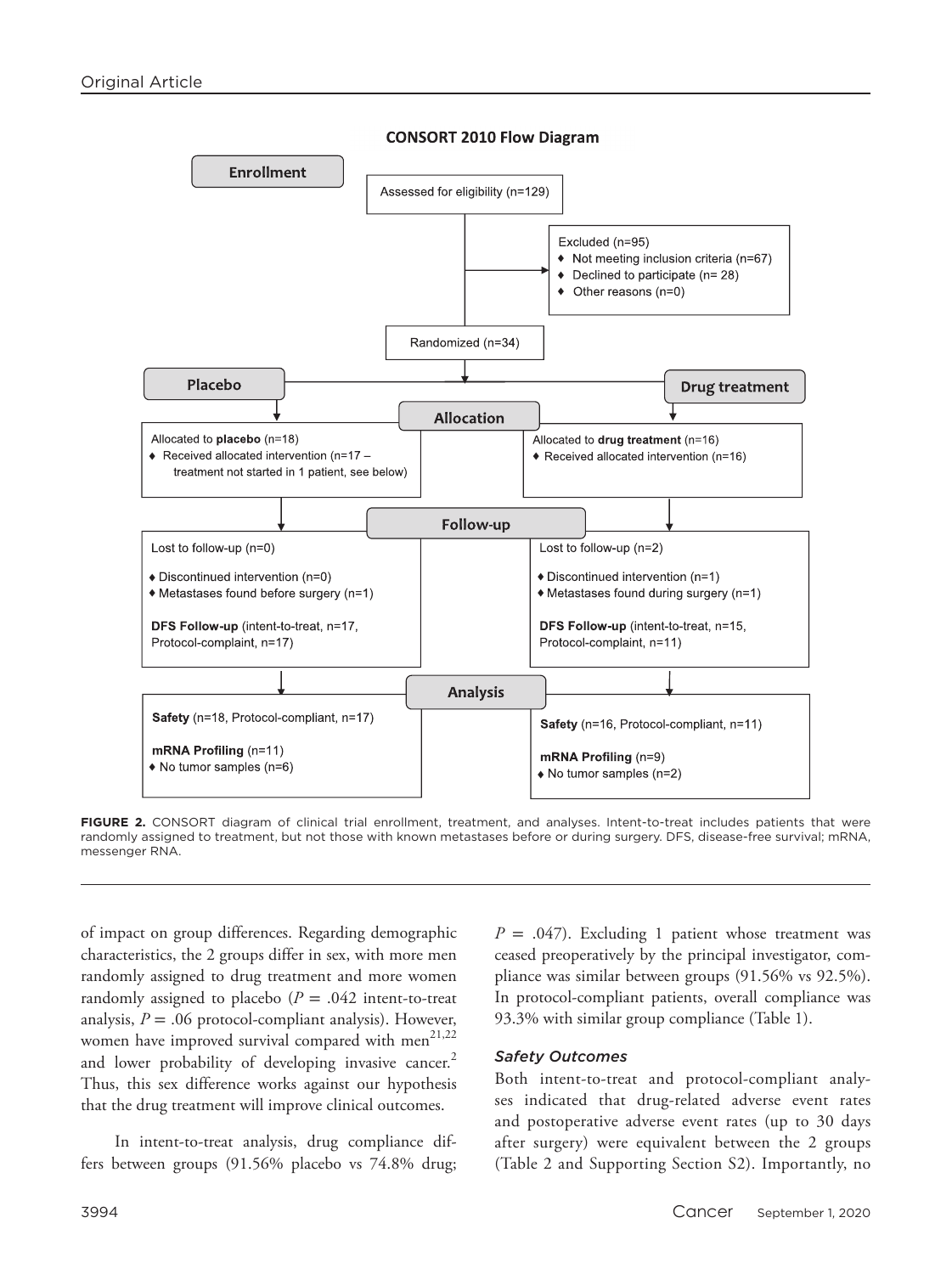|                                                         | Intent-to-Treat ( $n = 34$ )      |                                | Protocol-Compliant ( $n = 28$ ) |                                | mRNA Profiling ( $n = 20$ )       |                                  |                        |
|---------------------------------------------------------|-----------------------------------|--------------------------------|---------------------------------|--------------------------------|-----------------------------------|----------------------------------|------------------------|
|                                                         | Placebo ( $n = 18$ )              | Drugs ( $n = 16$ )             | Placebo ( $n = 17$ )            | Drugs ( $n = 11$ )             | Placebo ( $n = 11$ )              | Drugs $(n = 9)$                  | $P^a$                  |
| Age at surgery,<br>mean (range)                         | 54.8(39-73)                       | 57.6 (30-77)                   | 55.7 (40-73)                    | 57.4 (30-77)                   | 56.2 (40-73)                      | 59.4 (40-77)                     | <b>NS</b>              |
| BMI, mean (range)<br>Weight, kg, mean<br>(range)<br>Sex | 26.6 (18.7-36.6)<br>72.8 (50-100) | 25.1 (15.6-33.7)<br>71 (50-95) | 27 (21.8-36.6)<br>73.9 (50-100) | 25.6 (15.6-33.7)<br>73 (55-95) | 27.7 (22.2-36.6)<br>75.8 (50-100) | 26.9 (23.1-33.7)<br>76.1 (65-95) | <b>NS</b><br><b>NS</b> |
| Men                                                     | 6                                 | 11                             | 6                               | 8                              | $\overline{4}$                    | 6                                | .042                   |
| Women                                                   | 12                                | 5                              | 11                              | 3                              | $\overline{7}$                    | 3                                | .06                    |
|                                                         |                                   |                                |                                 |                                |                                   |                                  |                        |
| Smoking status                                          | $\mathbf{1}$                      | $\mathbf{1}$                   | $\mathbf{1}$                    | $\mathbf{1}$                   | $\mathbf 0$                       |                                  | <b>NS</b>              |
| Yes                                                     |                                   |                                |                                 |                                |                                   | 1                                |                        |
| No                                                      | 16                                | 15                             | 15                              | 10                             | 11                                | 8                                | <b>NS</b>              |
| <b>NA</b>                                               | $\mathbf{1}$                      | $\mathbf 0$                    | $\mathbf{1}$                    | $\mathbf 0$                    | $\mathbf 0$                       | $\mathbf 0$                      | <b>NS</b>              |
| Cancer stage                                            |                                   |                                |                                 |                                |                                   |                                  |                        |
| T <sub>0</sub>                                          | 1                                 | 3                              | $\mathbf{1}$                    | 3                              | 0                                 | 1                                | <b>NS</b>              |
| T1                                                      | $\overline{0}$                    | $\overline{c}$                 | $\mathbf 0$                     | $\overline{2}$                 | 0                                 | 1                                | <b>NS</b>              |
| T <sub>2</sub>                                          | 3                                 | $\overline{c}$                 | 3                               | $\overline{2}$                 | $\overline{c}$                    | $\overline{c}$                   | <b>NS</b>              |
| T <sub>3</sub>                                          | 13                                | 8                              | 12                              | $\overline{4}$                 | 8                                 | 5                                | <b>NS</b>              |
| <b>NA</b>                                               | 1                                 | $\mathbf{1}$                   | $\mathbf{1}$                    | $\mathbf 0$                    | $\mathbf{1}$                      | $\Omega$                         | <b>NS</b>              |
| Lymph node                                              |                                   |                                |                                 |                                |                                   |                                  |                        |
| involvement                                             |                                   |                                |                                 |                                |                                   |                                  |                        |
| N <sub>0</sub>                                          | 13                                | 11                             | 12                              | 8                              | $\overline{7}$                    | 6                                | <b>NS</b>              |
| N <sub>1</sub>                                          | 3                                 | $\overline{4}$                 | 3                               | 3                              | 3                                 | 3                                | <b>NS</b>              |
| N <sub>2</sub>                                          | 1                                 | $\mathbf 0$                    | 1                               | $\mathsf 0$                    | 0                                 | $\mathbf 0$                      | <b>NS</b>              |
| <b>NA</b>                                               | 1                                 | $\mathbf{1}$                   | 1                               | $\mathsf 0$                    | 1                                 | $\mathbf 0$                      | <b>NS</b>              |
| Tumor site                                              |                                   |                                |                                 |                                |                                   |                                  |                        |
| Left colon                                              | 5                                 | 3                              | $\overline{4}$                  | 1                              | $\overline{4}$                    | 1                                | <b>NS</b>              |
| Right colon                                             | 3                                 | $\overline{c}$                 | 3                               | 1                              | 1                                 | 1                                | <b>NS</b>              |
| Rectum                                                  | 10                                | 11                             | 10                              | 9                              | 6                                 | $\overline{7}$                   | <b>NS</b>              |
| Any time point<br>metastasis                            |                                   |                                |                                 |                                |                                   |                                  |                        |
| None                                                    | 12                                | 12                             | 12                              | 11                             | 8                                 | 8                                | <b>NS</b>              |
| Postoperative                                           | 5                                 | $\mathbf{1}$                   | 5                               | 0                              | 3                                 | 1                                | .063                   |
| Preoperative                                            | $\mathbf{1}$                      | $\mathbf{1}$                   | $\overline{0}$                  | $\mathbf 0$                    | $\overline{0}$                    | $\mathbf 0$                      | <b>NS</b>              |
| Preoperative<br><b>NACRT</b>                            |                                   |                                |                                 |                                |                                   |                                  |                        |
| Yes                                                     | 8                                 | $\overline{7}$                 | 8                               | 6                              | 4                                 | 4                                | <b>NS</b>              |
| No                                                      | $\overline{c}$                    | $\overline{4}$                 | $\overline{2}$                  | $\overline{4}$                 | $\mathbf{1}$                      | 3                                | <b>NS</b>              |
| <b>NA</b>                                               | 8                                 | 5                              | $\overline{7}$                  | $\mathbf{1}$                   | 6                                 | $\overline{2}$                   | <b>NS</b>              |
| Postoperative<br><b>NACRT</b>                           |                                   |                                |                                 |                                |                                   |                                  |                        |
| Yes                                                     | 12                                | $\overline{7}$                 | 12                              | 4                              | 9                                 | $\overline{4}$                   | .0905                  |
| No                                                      | $\overline{c}$                    | $\overline{4}$                 | $\overline{c}$                  | $\overline{4}$                 | 1                                 | 3                                | <b>NS</b>              |
| <b>NA</b>                                               | 4                                 | 5                              | 3                               | 3                              | 1                                 | 2                                | <b>NS</b>              |
| Drug compliance                                         |                                   |                                |                                 |                                |                                   |                                  |                        |
| Average intake                                          | 91.56%                            | 74.8%                          | 96.76%                          | 89.67%                         | 96.21% <sup>b</sup>               | $92.6\%$ <sup>b</sup>            | .047                   |
| Noncompliance                                           | $1/18^\circ$                      | $5/16^{\circ}$                 | 0/17                            | 0/11                           | 0/11                              | 1/9 <sup>d</sup>                 | <b>NS</b>              |
| rate                                                    |                                   |                                |                                 |                                |                                   |                                  |                        |

### **TABLE 1.** Baseline Demographic and Clinical Characteristics

Abbreviations: BMI, body mass index; mRNA, messenger RNA; NA, not available; NACRT, neoadjuvant chemo-radiation therapy; NS, nonsignificant. <sup>a</sup>Significant and marginally- significant values apply to data in boldface type.

<sup>b</sup>Preoperative.

<sup>c</sup>Complete information about treatment compliance (per patient) is provided in Supporting Section S2.

<sup>d</sup>One patient's treatment was ceased by the principal investigator postoperatively due to breathing difficulties (pulmonary edema) and low blood pressure. For mRNA analyses purposes, this patient was considered drug-compliant (100% of drug dosages administered at treatment stage 1 and 75% of drug dosages administered on day −1 and day of surgery).

severe surgical complications were observed in patients in the treatment group versus 1 event in a patient in the placebo group. Additional details and a discussion of safety outcomes and considerations are provided in Supporting Section S3 and in the supplementary data of Shaashua et al.<sup>18</sup>

## *Tumor Gene Expression and Bioinformatics Analyses*

Genome-wide transcriptional profiling of tumor tissues identified 277 genes showing  $\geq$  1.25 fold up-regulation in tumors from patients in the treatment group versus patients in the placebo group, and 294 genes were equivalently downregulated.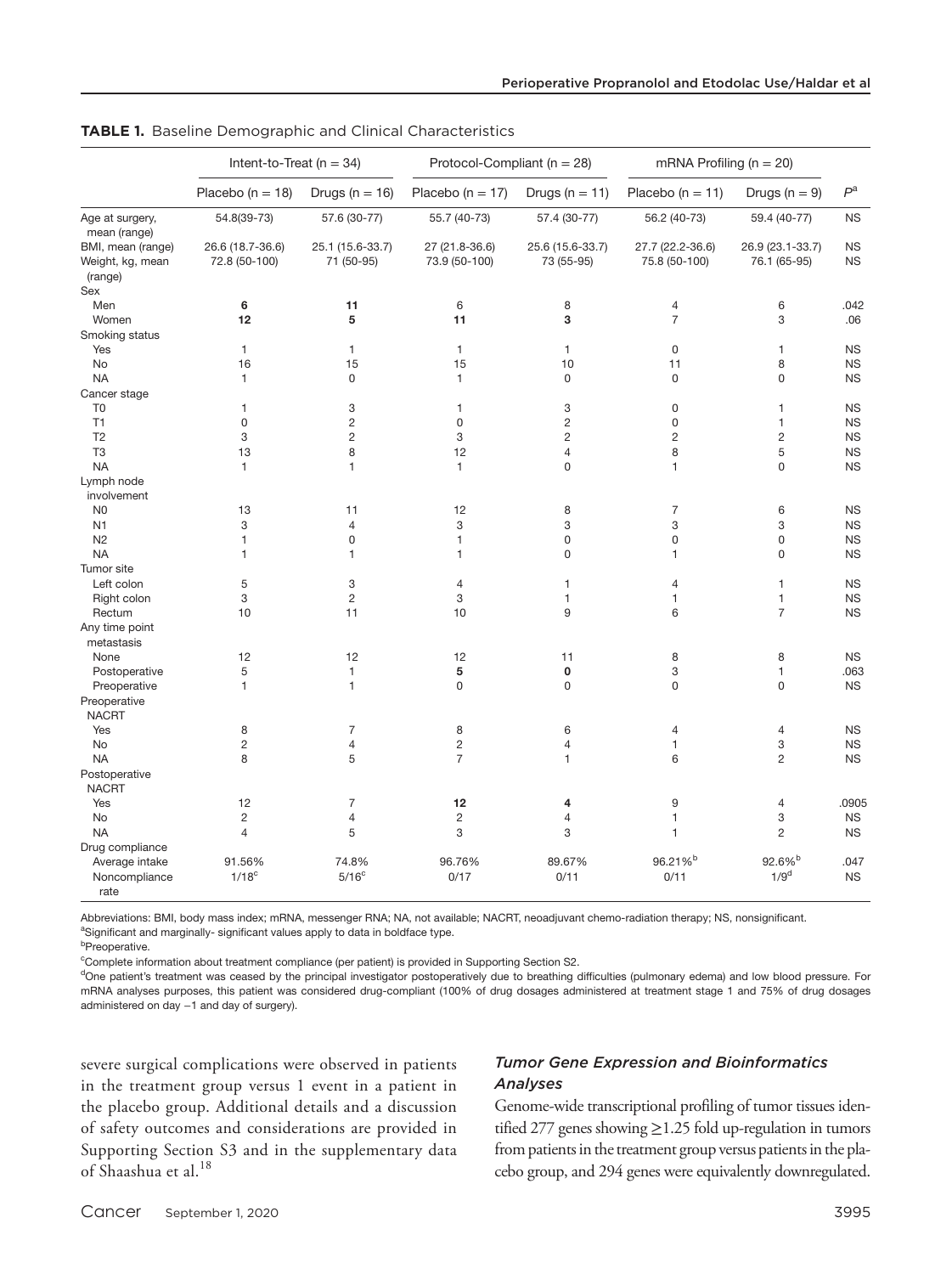## **TABLE 2.** Safety Data

|                                                                         | Intent-to-Treat ( $n = 34$ ) |                    | Protocol-Compliant ( $n = 28$ ) |                    | mRNA Profiling ( $n = 20$ ) |                 |           |
|-------------------------------------------------------------------------|------------------------------|--------------------|---------------------------------|--------------------|-----------------------------|-----------------|-----------|
|                                                                         | Placebo ( $n = 18$ )         | Drugs ( $n = 16$ ) | Placebo ( $n = 17$ )            | Drugs ( $n = 11$ ) | Placebo ( $n = 11$ )        | Drugs $(n = 9)$ | $P^a$     |
| No. of severe surgical<br>complications                                 | 1/18                         | 0/16               | 1/17                            | 0/11               | 1/11                        | 0/9             | <b>NS</b> |
| Potential drug-related<br>AEs during intervention<br>phase <sup>b</sup> |                              |                    |                                 |                    |                             |                 |           |
| Type of AE                                                              |                              |                    |                                 |                    |                             |                 |           |
| None                                                                    | 17                           | 13                 | 16                              |                    | 10                          |                 | <b>NS</b> |
| Mild                                                                    |                              |                    |                                 |                    |                             |                 | <b>NS</b> |
| Moderate                                                                |                              |                    |                                 |                    |                             |                 | <b>NS</b> |
| Severe                                                                  | U                            |                    | U                               |                    |                             |                 | <b>NS</b> |
| No. of AEs per patient                                                  |                              |                    |                                 |                    |                             |                 |           |
|                                                                         | 17                           | 13                 | 16                              |                    | 10                          |                 | <b>NS</b> |
|                                                                         | U                            |                    | 0                               |                    |                             |                 | <b>NS</b> |
|                                                                         |                              |                    |                                 |                    |                             |                 | <b>NS</b> |
| Postoperative<br>complications <sup>c</sup>                             |                              |                    |                                 |                    |                             |                 |           |
| No. of AEs per patient                                                  |                              |                    |                                 |                    |                             |                 |           |
|                                                                         | 13                           | 10                 | 12                              |                    |                             |                 | <b>NS</b> |
|                                                                         |                              |                    |                                 |                    |                             |                 | <b>NS</b> |
|                                                                         |                              |                    |                                 |                    |                             |                 | <b>NS</b> |
|                                                                         |                              |                    |                                 |                    |                             |                 | <b>NS</b> |
|                                                                         |                              |                    |                                 |                    |                             |                 | <b>NS</b> |
| 5                                                                       |                              |                    |                                 |                    |                             |                 | <b>NS</b> |

Abbreviations: AE, adverse event; mRNA, messenger RNA; NS, nonsignificant.

All events are nonserious adverse events. Complete information about specific adverse events per patient is provided in Supporting Section S2.

<sup>a</sup> All nonsignificant values are  $P > .15$ .

<sup>b</sup>Five days before surgery to 14 days after surgery (20 days total).

<sup>c</sup>Up to 30 days after surgery.



**FIGURE 3.** Effect of drug treatment on primary tumor transcriptome indicators of EMT, tumor-infiltrating leukocytes, and prometastatic or colorectal cancer prognostic relevant transcription factors (TFs). (A) Effects of drug treatment on EMT gene expression of genes showing ≥1.25-fold change in tumors from patients receiving drug treatment versus placebo. (B) Effects of drug treatment on expression of genes derived from monocytes, dendritic cells (DC), natural killer (NK) cells, CD4<sup>+</sup> and CD8<sup>+</sup> T cells, and B cells. (C) Effect of drug treatment on TF binding motifs associated with CRC progression and survival, and inflammatory TFs, in the promoters of all genes showing ≥1.25-fold differential expression from patients receiving drug treatment versus placebo. ^The potential positive (√), negative (×), or inconclusive (?) prognostic value is based on existing literature (see Supporting Section S5). Data are presented as the mean ± SEM. ¥Group differences (marginally significant *P* < .1). \**P* < .05. \*\**P* < .01. \*\*\**P* < .001. CRC, colorectal cancer; EMT, epithelial-to-mesenchymal transition; IFN, interferon.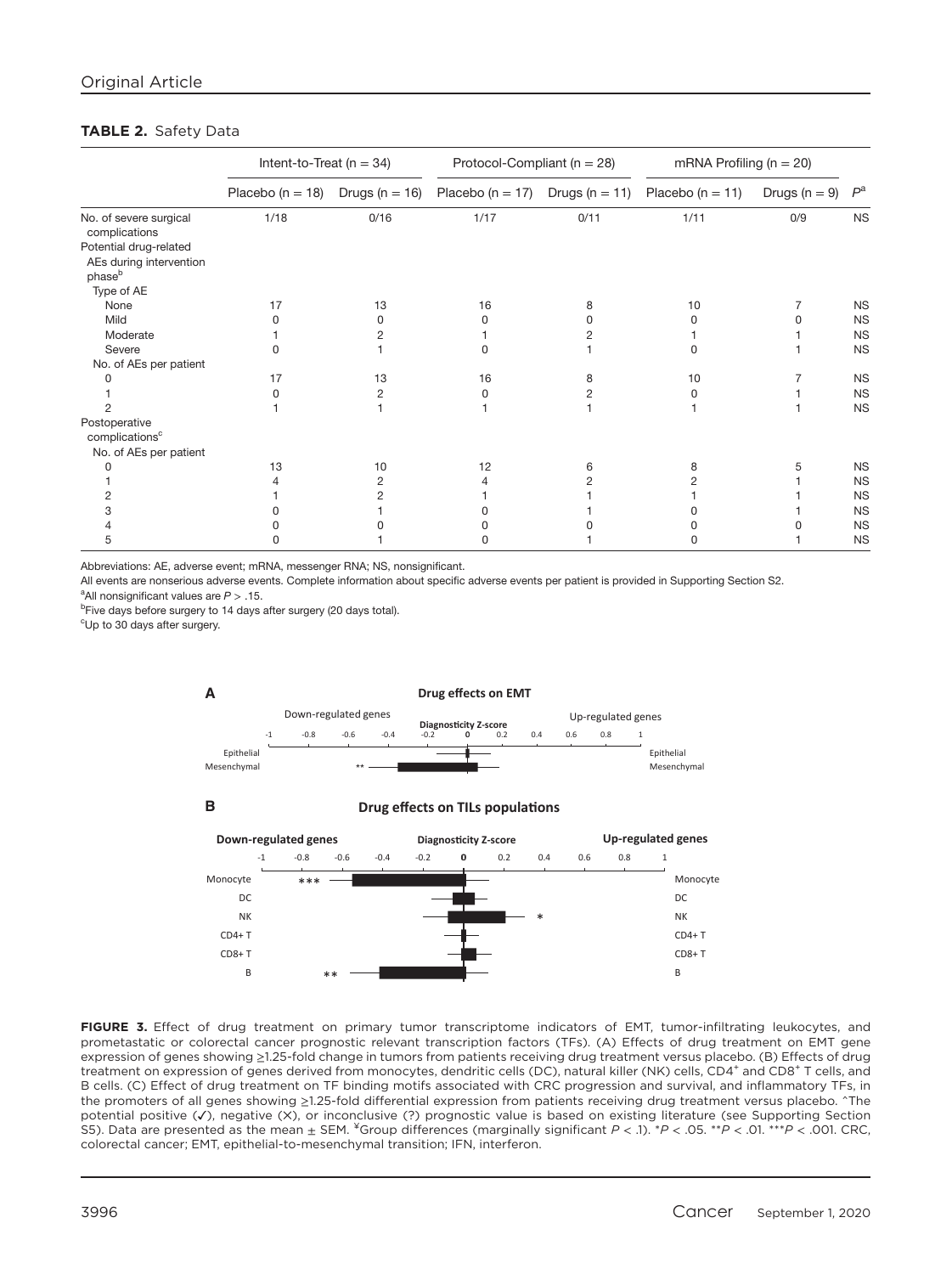

#### **C** Drug effects on TFs assosiated with colorectal cancer progression and survival

**FIGURE 3.** *Continued.*

A priori–specified bioinformatics analyses, using epithelial and mesenchymal reference cell transcriptomes as comparison points, showed that genes down-regulated by drug treatment were characteristic of mesenchymal polarization ( $P = .008$ ), whereas genes up-regulated in association with drug treatment showed no significant polarization toward either epithelial or mesenchymal phenotypes (Fig. 3A). Transcriptome analyses of TIL populations (Fig. 3B) indicated that genes upregulated in response to drug treatment were derived from CD56<sup>+</sup> NK cells ( $P = .0144$ ), whereas down-regulated genes were derived from CD14<sup>+</sup> monocytes ( $P < .0001$ ) and CD19<sup>+</sup> B cells ( $P = .002$ ).

Promoter-based bioinformatic analyses of TF regulation of differentially expressed genes was conducted, testing for 19 specific TFs that have previously been linked to prometastatic processes, inflammation, and tissue invasion (Fig. 3C). A full description of each of the 19 TFs analyzed, the drug impact, and the clinical predictive values are provided in Fig 3C and Supporting Section S5.

Our results revealed 1) a reduction in CREB (*P* = .0062), c-MYB (*P* = .0619), GATA1 (*P* = .0113), GATA2 (*P* = .0321), NFY-C (*P* = .0085), IRF1 (*P* = .0005), ISRE (*P* = .0663), HSF1 (*P* = .0874), and PAX2  $(P = .0722)$  and 2) an increase in STAT1 (*P* = .0218), STAT3 (*P* = .0702), EGR2 (*P* = .0427),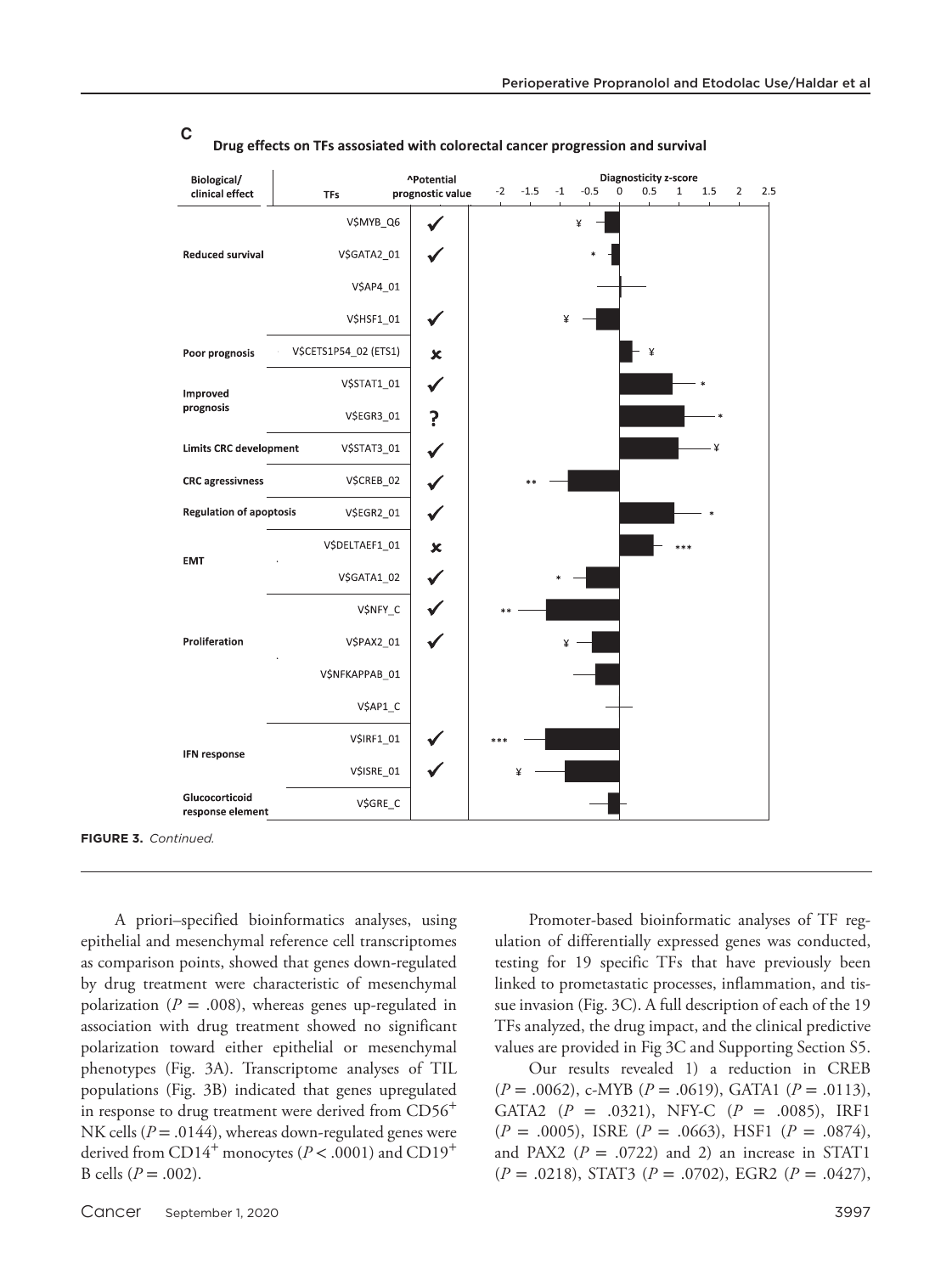

**FIGURE 4.** Kaplan-Meier survival analysis and log-rank test significance of a 3-year follow-up of any type recurrence disease-free survival based on (A) intent-to-treat analysis of patients ( $n = 34$ ), in which recurrence was indicated in 2 of 16 patients receiving drug treatment versus 6 of 18 patients receiving placebo (log-rank test, *P* = .239). (B) Protocol-compliant patients with no presurgical metastases (n = 28), in which recurrence was indicated in 0 of 11 patients receiving drug treatment versus 5 of 17 patients receiving placebo (log-rank test, *P* = .054).

EGR3 ( $P = .0366$ ), deltaEF1 ( $P = .0001$ ), and ETS1  $(P = .0722)$ . Overall, among the 19 TFs tested, drug treatment altered 12 toward positive clinical impact, had no significant or undetermined effects on 5, and altered 2 in a potentially unfavorable direction (Fig 3C). Beyond these a priori hypotheses, the incidental findings for 13 additional TF binding motifs are detailed in Supporting Section S5.

## *Clinical Outcomes*

This study was not designed or powered to assess drug effects on disease recurrence and survival, though we did collect data on 3-year recurrence rate to assess long-term safety. The results revealed a favorable trend toward reduced CRC recurrence in treated patients. Specifically, in protocol-compliant patients, metastases occurred in 0 of 11 patients who received drug treatment versus 5 of 17 patients who received placebo (*P* = .063). Kaplan-Meier survival analysis (log-rank test for recurrence at 3-year follow-up) showed a marginally significant  $(P = .054)$ reduction in recurrence (Fig. 4B). In intent-to-treat patients, the same analysis indicated a nonsignificant trend toward reduced recurrence in patients who received drug treatment (2/16) versus patients who received placebo (6/18) (*P* = .239; Fig. 4A).

## **DISCUSSION**

Approximately one third of patients with CRC with no detectable metastases who undergo surgery with curative intent will develop metastatic disease within 3 years of surgery.<sup>23</sup> Recent studies have provided evidence that CRC may metastasize even before detection of the primary tumor.<sup>24,25</sup> The short perioperative period is now believed to be critical in determining the fate of this minimal residual disease that can progress, remain dormant, or regress. Mechanisms that are involved affect tumor proliferation and apoptosis, angiogenesis, and immunity<sup>4</sup> and often potentiate each other, creating a self-perpetuating "snowball effect" of accelerated malignant growth and/or escape from dormancy, leading to eventual disease recurrence. 26 The common biological perioperative drivers of these effects are catecholamines and prostaglandins. The intensified impact of the short perioperative period, together with the key role played by catecholamines and prostaglandins in promoting minimal residual disease, $3-5$ provide a strong biological rationale for the simultaneous inhibition of catecholamines and prostaglandins as conducted in the present study. Additionally, similar recent clinical trials by us and by other investigators have provided evidence for the efficacy of perioperative blockade of catecholamines and/or prostaglandins,18,27-29 as is also detailed below.

The treatment significantly reduced colorectal tumor EMT polarization, as indicated by reduced mesenchymal phenotype. These findings are consistent with in vivo and in vitro preclinical studies indicating that β-adrenergic blockade and COX2 inhibition can each inhibit EMT in models of human cancers, including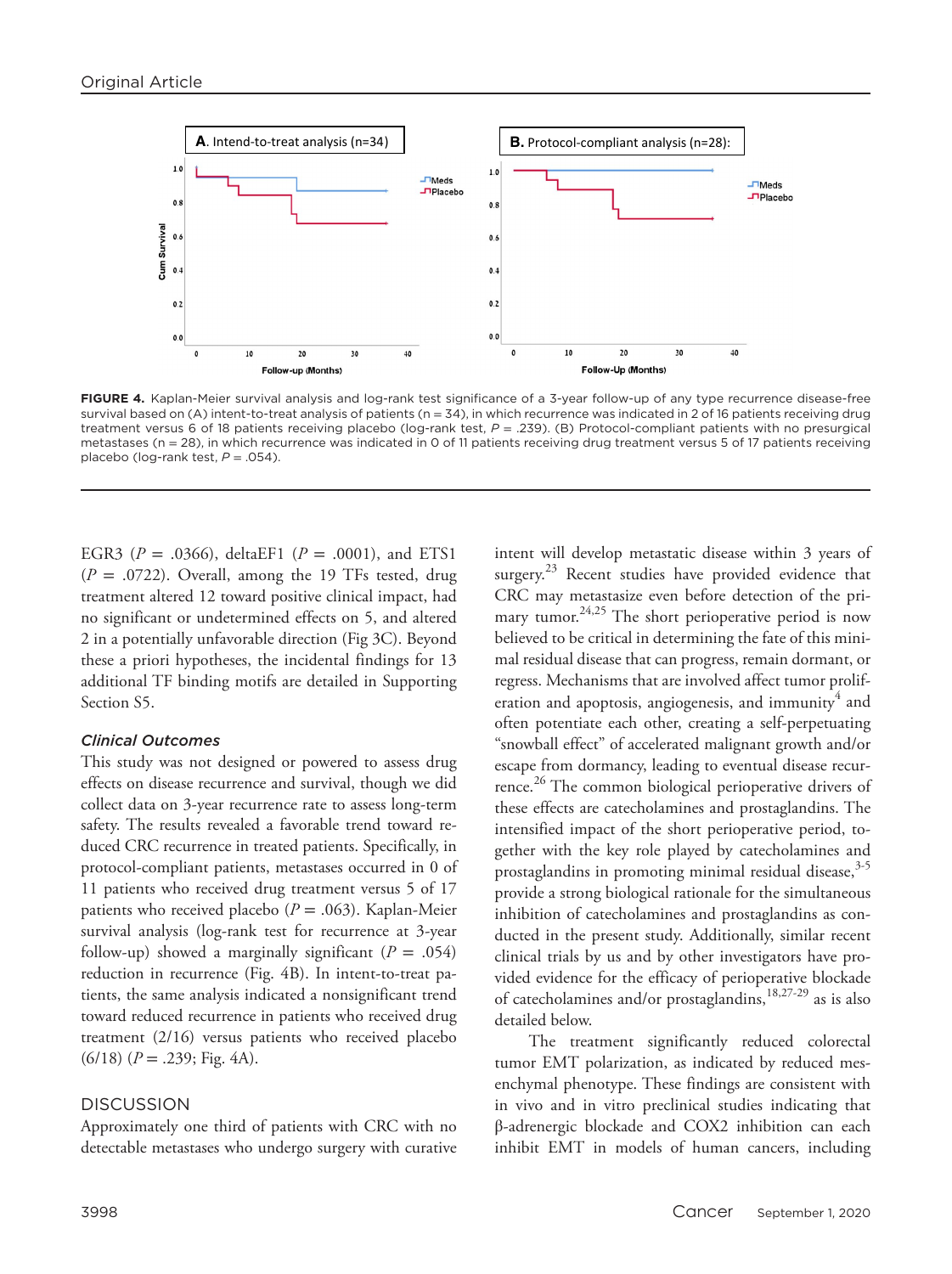CRC.<sup>30,31</sup> This reduction also parallels our findings of reduced EMT polarization in patients with breast cancer who were randomly assigned to the same drug regimen,<sup>18</sup> and a similar reduction was recently reported by a different research group in patients with breast cancer who were treated with propranolol. $^{28}$  Alterations in intracellular processes that affect TFs, mRNA levels, and EMT are known to occur within hours to a few days after extracellular signals, as in a study that showed alterations in EMT markers as soon as 3 hours following EGF treatment.<sup>32</sup> Thus, we ascribe the reduction in EMT polarization to processes occurring during the 5 days of drug treatment before tumor excision. EMT is critically involved in CRC progression and was previously shown to promote tumor cell migration, invasion, self-sufficiency of growth signals, and resistance to apoptosis.<sup>33</sup> EMT of colorectal tumors is associated with COX2 overexpression,  $34$  local and distant recurrence,  $35$  positive lymph node status, and reduced 5-year survival rates.<sup>36</sup> Thus, the present reduction of EMT by the drug treatment is a positive indicator for long-term cancer outcomes.

Drug treatment increased tumor-infiltrating NK cells. Because most colorectal tumors display diminished major histocompatibility complex class I expression and are thus potential targets for NK cell–mediated killing, $37$ tumor-infiltrating NK cells are expected to be a positive prognostic index and were indeed associated with improved DFS and overall survival (OS) in patients with CRC.<sup>38</sup> Unfortunately, the NK cell population in CRC is usually scarce.<sup>39</sup> To the best of our knowledge, the current study is the first to find an increase in tumor infiltration of NK cells in patients with CRC, which may have favorable clinical ramifications.

Monocyte recruitment by tumors was shown in several animal models to be enhanced by β-adrenergic signaling and to promote cancer progression.<sup>40</sup> Herein, our treatment reduced monocyte infiltration. In human CRC, infiltrating monocytes commonly transform into tumorassociated M2 macrophages (TAMs) $41$  and support tumor progression, metastasis, and chemoresistance.<sup> $42,43$ </sup> Finally, drug treatment reduced tumor-associated B cells, which constitute a significant proportion of TILs in colorectal tumors.44 Although the role of B cells in human CRC is not well characterized, B cell–deficient mice exhibit spontaneous regression of CRC. $45$  Overall, the changes in TIL composition induced by drug treatment suggest favorable effects.

We studied the impact of drug treatment on 19 TFs with known CRC prognostic value or expected drug effects based on a priori hypotheses. These included the

CREB family of TFs that mediate the effects of β-adrenergic and prostaglandin receptors on gene expression, which confirmed the molecular activity of the 2-drug intervention regimen employed herein.

Among the 19 TFs tested, drug treatment altered 12 toward positive clinical impact. These TFs regulate tumor COX2 expression and inflammatory status, as well as tumor EMT, proliferation, invasiveness, and proangiogenic signaling. Most of these TFs are also associated with risk for recurrence, metastatic disease, or survival in patients with CRC. The treatment had no significant or undetermined effects on 5 TFs, and altered 2 TFs in a potentially unfavorable direction. Overall, these outcomes suggest a predominately favorable impact of the perioperative propranolol/etodolac protocol on tumor gene regulatory pathways in CRC.

The present study documents a favorable safety profile of drug treatment, as indicated by equivalent short-term complications and adverse event rates between groups. This safety profile is consistent with previous findings in patients with breast cancer who were treated with a shorter regimen<sup>18,27</sup> as well as various recent perioperative regimens of each drug alone.<sup>5,46</sup> Our study was not designed or powered to assess drug effects on disease recurrence and survival, but we did collect data on 3-year recurrence rate to assess long-term safety. The results revealed a favorable trend toward reduced CRC recurrence in treated patients. These findings suggest no reported long-term adverse effects, and the trends toward favorable clinical outcomes are consistent with the positive molecular biomarker results reported above; this finding was expected given that those biomarkers were selected based on known predictive value to DFS and OS in patients with CRC.

Our study has some limitations. First, the generalizability of the results is limited given that 1) the study was conducted in a single medical center and 2) approximately 50% of the patients were ineligible to participate due to exclusion criteria. Second, the study followed a between-patient design, but within-subject repeated measures may have yielded a clearer understanding of the mechanisms underlying the drugs' effects. A pretreatment biopsy of the excised tumor or repeated liquid biopsies $47$  studying circulating cell-free tumor DNA<sup>48</sup> and/or exosomes along treatment period are feasible and may have provided additional information. Most importantly, it is critical for future studies to test the long-term impact of the perioperative propranolol/etodolac protocol in a clinical trial powered to assess DFS and OS.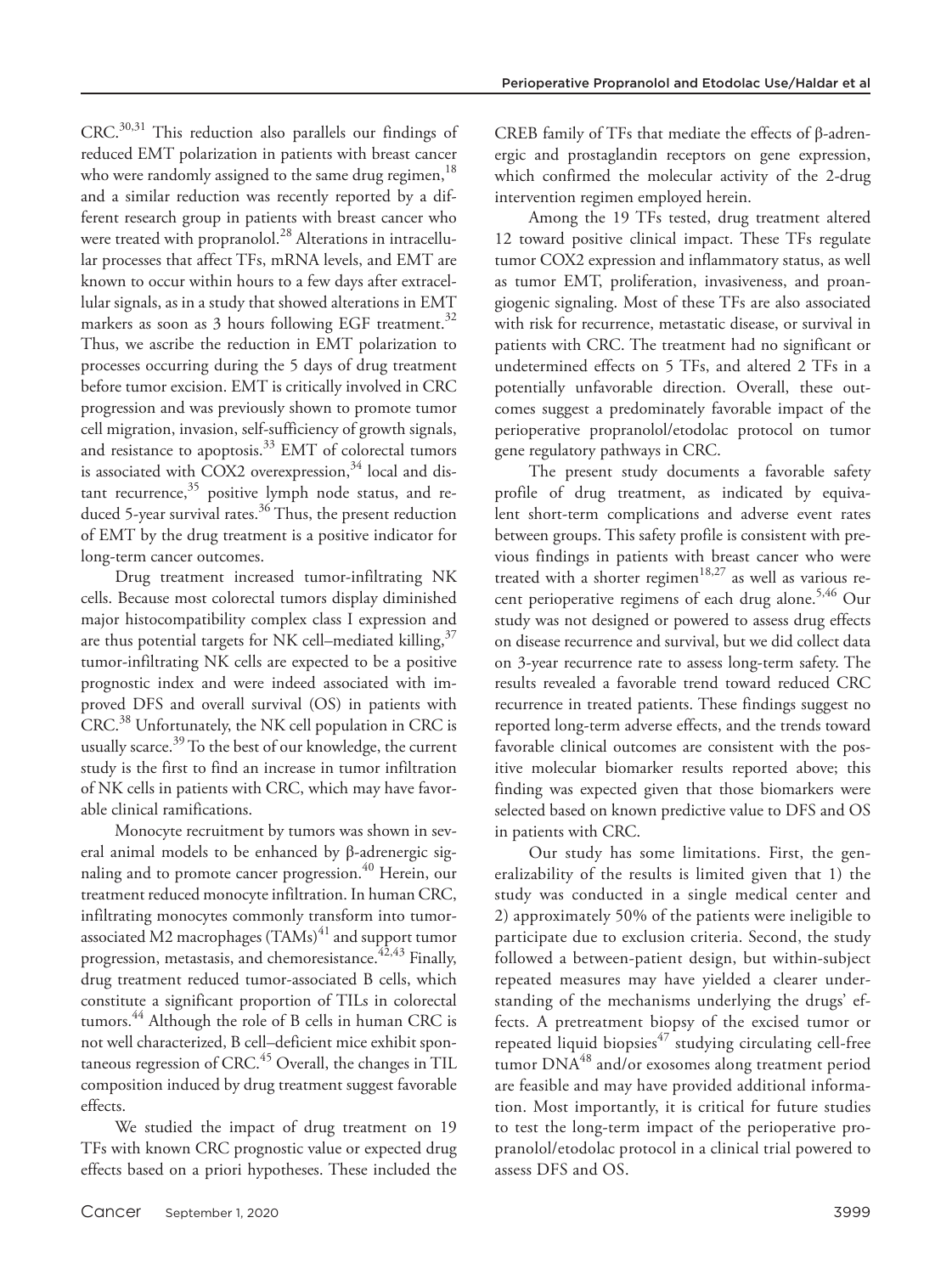In conclusion, this clinical trial is the first to investigate the combined perioperative inhibition of β-adrenoceptors and COX2 in patients with CRC. The outcomes indicate a favorable impact on molecular biomarkers associated with tumor growth and metastatic disease. We recently observed similar favorable effects of a similar drug treatment regimen on biomarkers in patients with breast cancer,<sup>18,27</sup> which strengthens the relevance and generalizability of the current findings. Overall, our findings indicate that the perioperative propranolol/ etodolac protocol is empirically safe, easy to administer, and inexpensive and has overall favorable molecular impacts on tumor tissues. These findings also provide a strong rationale for future clinical trials in larger samples to assess the impact of this protocol on clinical endpoints such as disease recurrence and survival.

## FUNDING SUPPORT

This study was supported by the Israel Science Foundation (grant 1406/10 to Shamgar Ben-Eliyahu).

#### CONFLICT OF INTEREST DISCLOSURES The authors made no disclosures.

## AUTHOR CONTRIBUTIONS

**Rita Haldar:** study conceptualization; data curation; formal analysis; funding acquisition; project administration; writing–original draft; writing– review and editing. **Itay Ricon-Becker:** study conceptualization; data curation; formal analysis; funding acquisition; project administration; writing– original draft; writing–review and editing. **Arielle Radin:** data curation; writing–review and editing. **Mordechai Gutman:** methodology; study supervision; writing–review and editing. **Steve W. Cole:** formal analysis; funding acquisition; resources; software; study supervision; writing–original draft; writing–review and editing. **Oded Zmora:** study conceptualization; funding acquisition; methodology; resources; study supervision; writing– original draft; writing–review and editing. **Shamgar Ben-Eliyahu:** study conceptualization; formal analysis; funding acquisition; methodology; resources; study supervision; writing–original draft; writing–review and editing.

## REFERENCES

- 1. Ferlay J, Colombet M, Soerjomataram I. Global and Regional Estimates of the Incidence and Mortality for 38 Cancers: GLOBOCAN 2018. World Health Organization; 2018.
- 2. Siegel RL, Miller KD, Jemal A. Cancer statistics, 2019. *CA Cancer J Clin*. 2019;69:7-34.
- 3. Neeman E, Zmora O, Ben-Eliyahu S. A new approach to reducing postsurgical cancer recurrence: perioperative targeting of catecholamines and prostaglandins. *Clin Cancer Res*. 2012;18:4895-4902.
- 4. Horowitz M, Neeman E, Sharon E, Ben-Eliyahu S. Exploiting the critical perioperative period to improve long-term cancer outcomes. *Nat Rev Clin Oncol*. 2015;12:213-226.
- 5. Hiller JG, Perry NJ, Poulogiannis G, Riedel B, Sloan EK. Perioperative events influence cancer recurrence risk after surgery. *Nat Rev Clin Oncol*. 2018;15:205-218.
- 6. Ricon I, Hanalis-Miller T, Haldar R, Jacoby R, Ben-Eliyahu S. Perioperative biobehavioral interventions to prevent cancer recurrence through combined inhibition of beta-adrenergic and cyclooxygenase 2 signaling. *Cancer*. 2019;125:45-56.
- 7. Lutgendorf SK, Sood AK, Antoni MH. Host factors and cancer progression: biobehavioral signaling pathways and interventions. *J Clin Oncol*. 2010;28:4094-4099.
- 8. Steptoe A, Hamer M, Chida Y. The effects of acute psychological stress on circulating inflammatory factors in humans: a review and meta-analysis. *Brain Behav Immun*. 2007;21:901-912.
- Buvanendran A, Kroin JS, Berger RA, et al. Upregulation of prostaglandin E2 and interleukins in the central nervous system and peripheral tissue during and after surgery in humans. *Anesthesiology*. 2006;104:403-410.
- 10. Wojtowicz-Praga S. Reversal of tumor-induced immunosuppression: a new approach to cancer therapy. *J Immunother*. 1997;20:165-177.
- 11. Cole SW, Nagaraja AS, Lutgendorf SK, Green PA, Sood AK. Sympathetic nervous system regulation of the tumour microenvironment. *Nat Rev Cancer*. 2015;15:563-572.
- 12. Neil JR, Johnson KM, Nemenoff RA, Schiemann WP. Cox-2 inactivates Smad signaling and enhances EMT stimulated by TGF-beta through a PGE2-dependent mechanisms. *Carcinogenesis*. 2008;29:2227-2235.
- 13. Brown JR, DuBois RN. COX-2: a molecular target for colorectal cancer prevention. *J Clin Oncol*. 2005;23:2840-2855.
- 14. Sorski L, Melamed R, Matzner P, et al. Reducing liver metastases of colon cancer in the context of extensive and minor surgeries through beta-adrenoceptors blockade and COX2 inhibition. *Brain Behav Immun*. 2016;58:91-98.
- 15. Goldfarb Y, Sorski L, Benish M, Levi B, Melamed R, Ben-Eliyahu S. Improving postoperative immune status and resistance to cancer metastasis: a combined perioperative approach of immunostimulation and prevention of excessive surgical stress responses. *Ann Surg*. 2011;253:798-810.
- 16. Glasner A, Avraham R, Rosenne E, et al. Improving survival rates in two models of spontaneous postoperative metastasis in mice by combined administration of a beta-adrenergic antagonist and a cyclooxygenase-2 inhibitor. *J Immunol*. 2010;184:2449-2457.
- 17. Benish M, Bartal I, Goldfarb Y, et al. Perioperative use of beta-blockers and COX-2 inhibitors may improve immune competence and reduce the risk of tumor metastasis. *Ann Surg Oncol*. 2008;15:2042-2052.
- 18. Shaashua L, Shabat-Simon M, Haldar R, et al. Perioperative COX-2 and beta-adrenergic blockade improves metastatic biomarkers in breast cancer patients in a phase-II randomized trial. *Clin Cancer Res*. 2017;23:4651-4661.
- 19. Cole SW, Yan W, Galic Z, Arevalo J, Zack JA. Expression-based monitoring of transcription factor activity: the TELiS database. *Bioinformatics (Oxford, England)*. 2005;21:803-810.
- 20. Augestad KM, Bakaki PM, Rose J, et al. Metastatic spread pattern after curative colorectal cancer surgery. A retrospective, longitudinal analysis. *Cancer Epidemiol*. 2015;39:734-744.
- 21. Koo JH, Leong RW. Sex differences in epidemiological, clinical and pathological characteristics of colorectal cancer. *J Gastroenterol Hepatol*. 2010;25:33-42.
- 22. Majek O, Gondos A, Jansen L, et al. Sex differences in colorectal cancer survival: population-based analysis of 164,996 colorectal cancer patients in Germany. *PLoS One*. 2013;8:e68077.
- 23. O'Connell MJ, Campbell ME, Goldberg RM, et al. Survival following recurrence in stage II and III colon cancer: findings from the ACCENT data set. *J Clin Oncol*. 2008;26:2336-2341.
- 24. Hu Z, Ding J, Ma Z, et al. Quantitative evidence for early metastatic seeding in colorectal cancer. *Nat Genet*. 2019;51:1113-1122.
- 25. Magrì A, Bardelli A. Does early metastatic seeding occur in colorectal cancer? *Nat Rev Gastroenterol Hepatol*. 2019;16:651-653.
- 26. Haldar R, Ben-Eliyahu S. Reducing the risk of post-surgical cancer recurrence: a perioperative anti-inflammatory anti-stress approach. *Future Oncol*. 2018;14:1017-1021.
- 27. Haldar R, Shaashua L, Lavon H, et al. Perioperative inhibition of beta-adrenergic and COX2 signaling in a clinical trial in breast cancer patients improves tumor Ki-67 expression, serum cytokine levels, and PBMCs transcriptome. *Brain Behav Immun*. 2018;73:294-309.
- 28. Hiller JG, Cole SW, Crone EM, et al. Pre-operative β-blockade with propranolol reduces biomarkers of metastasis in breast cancer: a phase II randomized trial. *Clin Cancer Res*. Published online November 21, 2019. doi:[10.1158/1078-0432.CCR-19-2641](https://doi.org/10.1158/1078-0432.CCR-19-2641)
- 29. Knight JM, Rizzo JD, Hari P, et al. Propranolol inhibits molecular risk markers in HCT recipients: a phase 2 randomized controlled biomarker trial. *Blood Adv*. 2020;4:467-476.